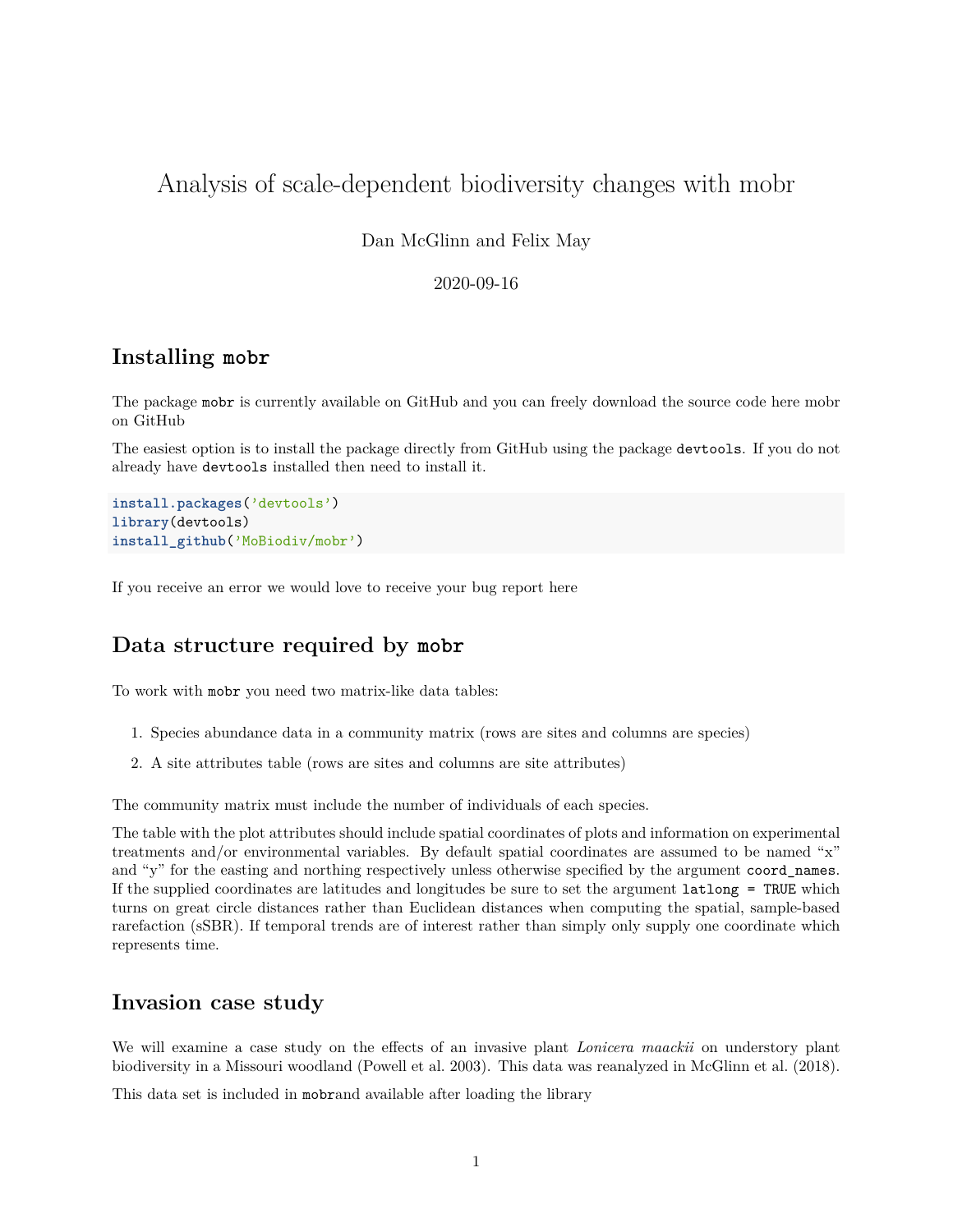```
library(mobr)
data(inv_comm) # Community matrix
data(inv_plot_attr) # Plot attributes data.frame
str(inv_comm)
## num [1:100, 1:111] 0 0 0 0 0 0 0 0 0 0 ...
## - attr(*, "dimnames")=List of 2
## ..$ : NULL
## ..$ : chr [1:111] "sp1" "sp2" "sp3" "sp4" ...
head(inv_plot_attr)
## group x y
## 1 uninvaded 1 0
## 2 uninvaded 2 0
## 3 uninvaded 3 0
## 4 uninvaded 4 0
## 5 uninvaded 5 0
```
The plot attributes include the information if a plot is located in invaded or uninvaded sites as well as the spatial xy coordinates of a plot.

#### **Preparing data**

## 6 uninvaded 6 0

In order to analyze the data with mobr the two data tables have to be combined into on single object

```
inv_mob_in <- make_mob_in(inv_comm, inv_plot_attr, coord_names = c('x', 'y'))
inv_mob_in
## Only the first 6 rows of any matrices are printed
##
## $tests
```

```
## $N
## [1] TRUE
##
## $SAD
## [1] TRUE
##
## $agg
## [1] TRUE
##
##
## $comm (Only first 5 species columns are printed)
## sp1 sp2 sp3 sp4 sp5
## 1 0 0 1 0 0
## 2 0 0 1 0 0
## 3 0 0 6 0 0
## 4 0 1 2 0 0
```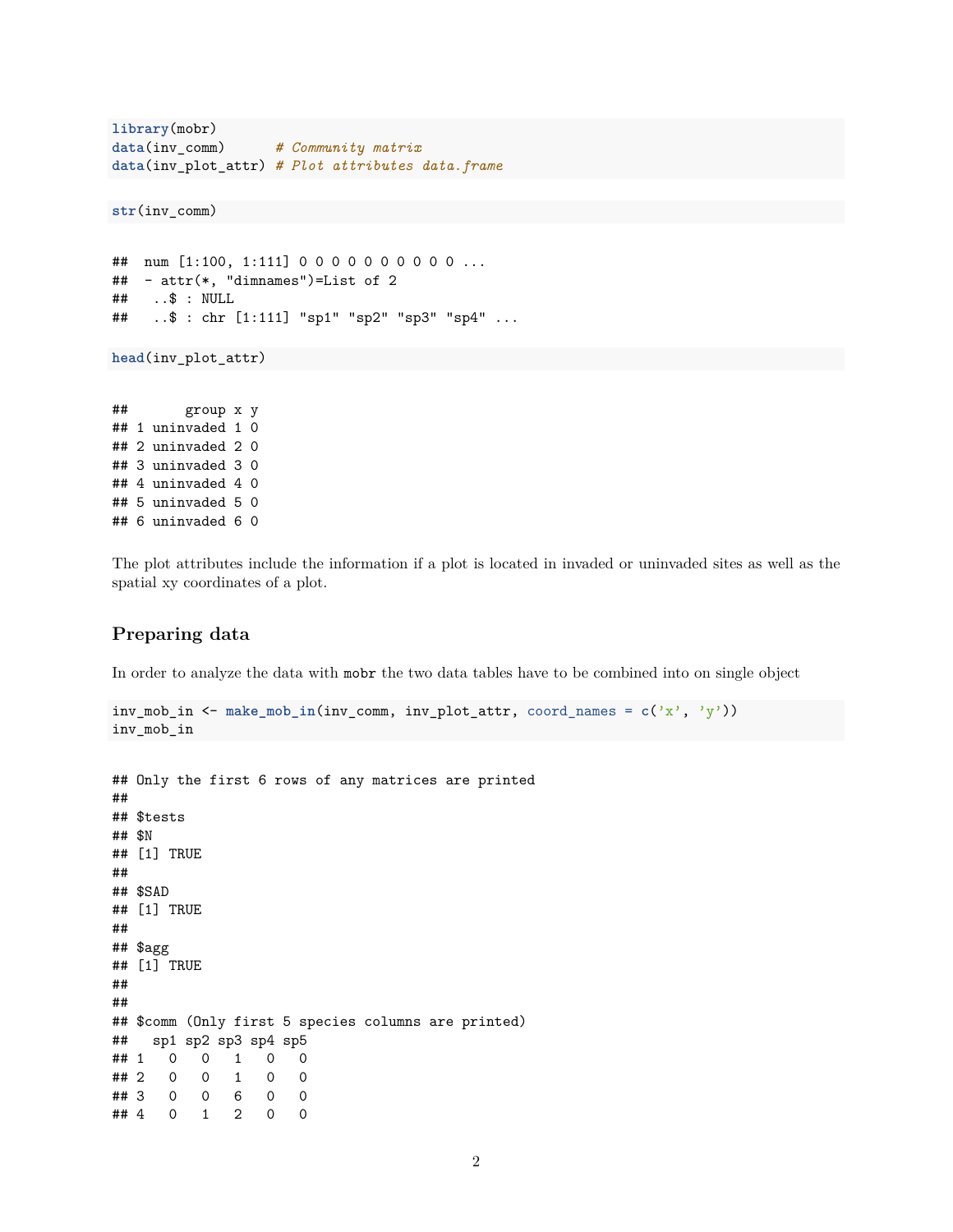| ##       | - 5          |                | 0         | 0              | 0 | 0 | 0 |
|----------|--------------|----------------|-----------|----------------|---|---|---|
| ##       | - 6          |                | 0         | 0              | 0 | 0 | 0 |
| ##       |              |                |           |                |   |   |   |
| ##       | $\$$ env     |                |           |                |   |   |   |
| ##       |              |                |           | group          |   |   |   |
|          |              | ## 1 uninvaded |           |                |   |   |   |
|          |              |                |           | ## 2 uninvaded |   |   |   |
|          |              |                |           | ## 3 uninvaded |   |   |   |
|          |              |                |           | ## 4 uninvaded |   |   |   |
|          |              |                |           | ## 5 uninvaded |   |   |   |
| ##       |              |                |           | 6 uninvaded    |   |   |   |
| ##       |              |                |           |                |   |   |   |
|          | ## \$spat    |                |           |                |   |   |   |
| ##       |              | x y            |           |                |   |   |   |
| ## 1     |              | 1 0            |           |                |   |   |   |
| ## 2 2 0 |              |                |           |                |   |   |   |
| ## 3 3 0 |              |                |           |                |   |   |   |
| ## 4 4 0 |              |                |           |                |   |   |   |
| ##       | 550          |                |           |                |   |   |   |
| ##       | 660          |                |           |                |   |   |   |
| ##       |              |                |           |                |   |   |   |
|          | ## \$latlong |                |           |                |   |   |   |
| ##       |              |                | [1] FALSE |                |   |   |   |

# **Exploratory data analysis**

The package mobr offers functions for exploratory data analysis and visualization.

First let's look at the spatial, sample-based rarefaction (sSBR) in which samples are added depending on their spatial proximity.

**plot\_rarefaction**(inv\_mob\_in, 'group', ref\_level = 'uninvaded', 'sSBR', lwd = 4)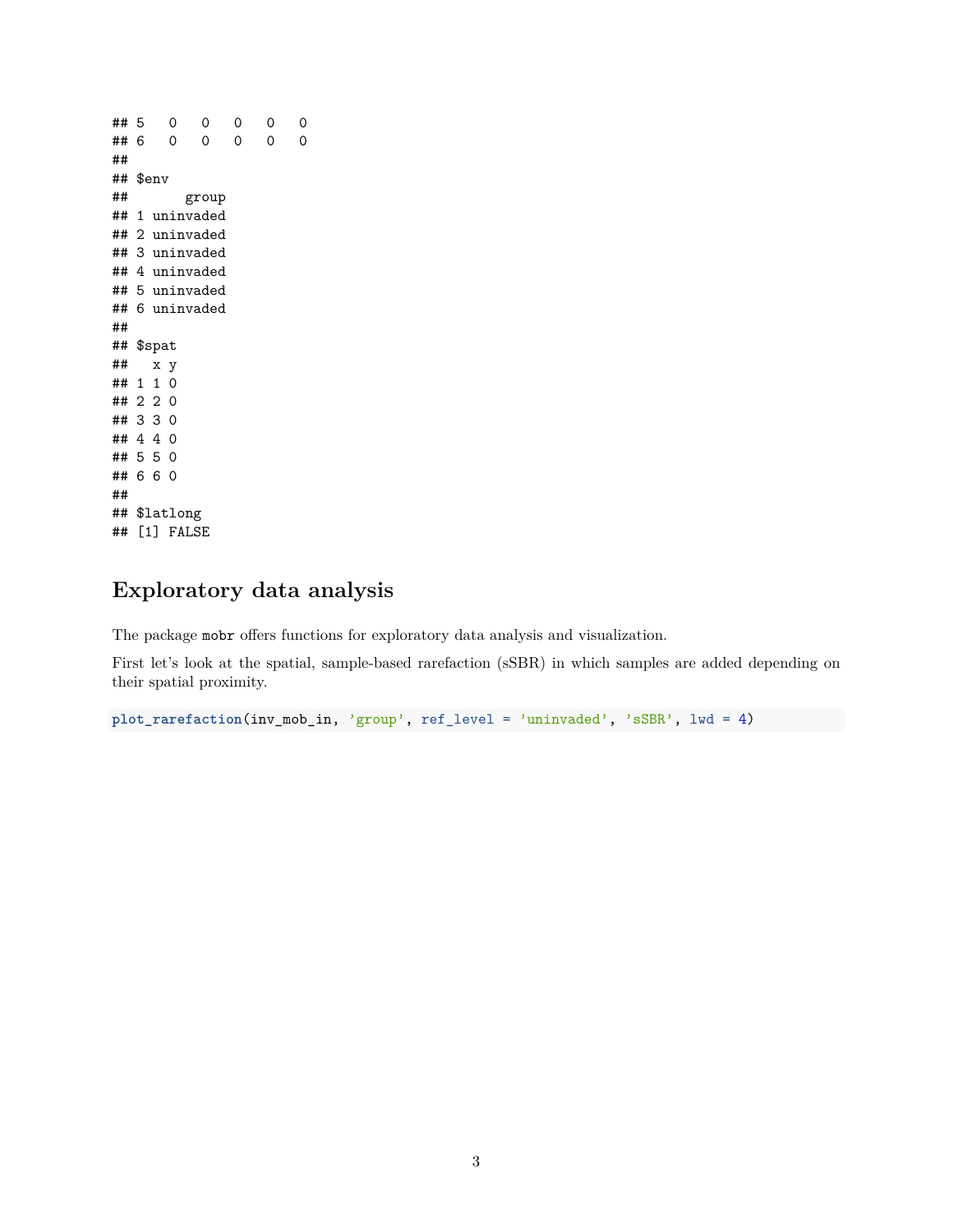

We can see that invasion decreases richness and that the magnitude of the effect depends on scale. Let's dig in further to see if we can better understand exactly what components of the community are changing due to invasion.

First we look at the individual rarefaction curves for each treatment which only reflect the shape of the SAD (i.e., no individual density or aggregation effects):

```
oldpar <- par(no.readonly = TRUE)
par(mfrow = c(1, 2))plot_rarefaction(inv_mob_in, 'group', 'uninvaded', 'IBR', pooled = FALSE, lwd = 2,
                 leg\_loc = 'topright')plot_rarefaction(inv_mob_in, 'group', 'uninvaded', 'IBR', pooled = TRUE, lwd = 4,
                 leg\_loc = NA)
```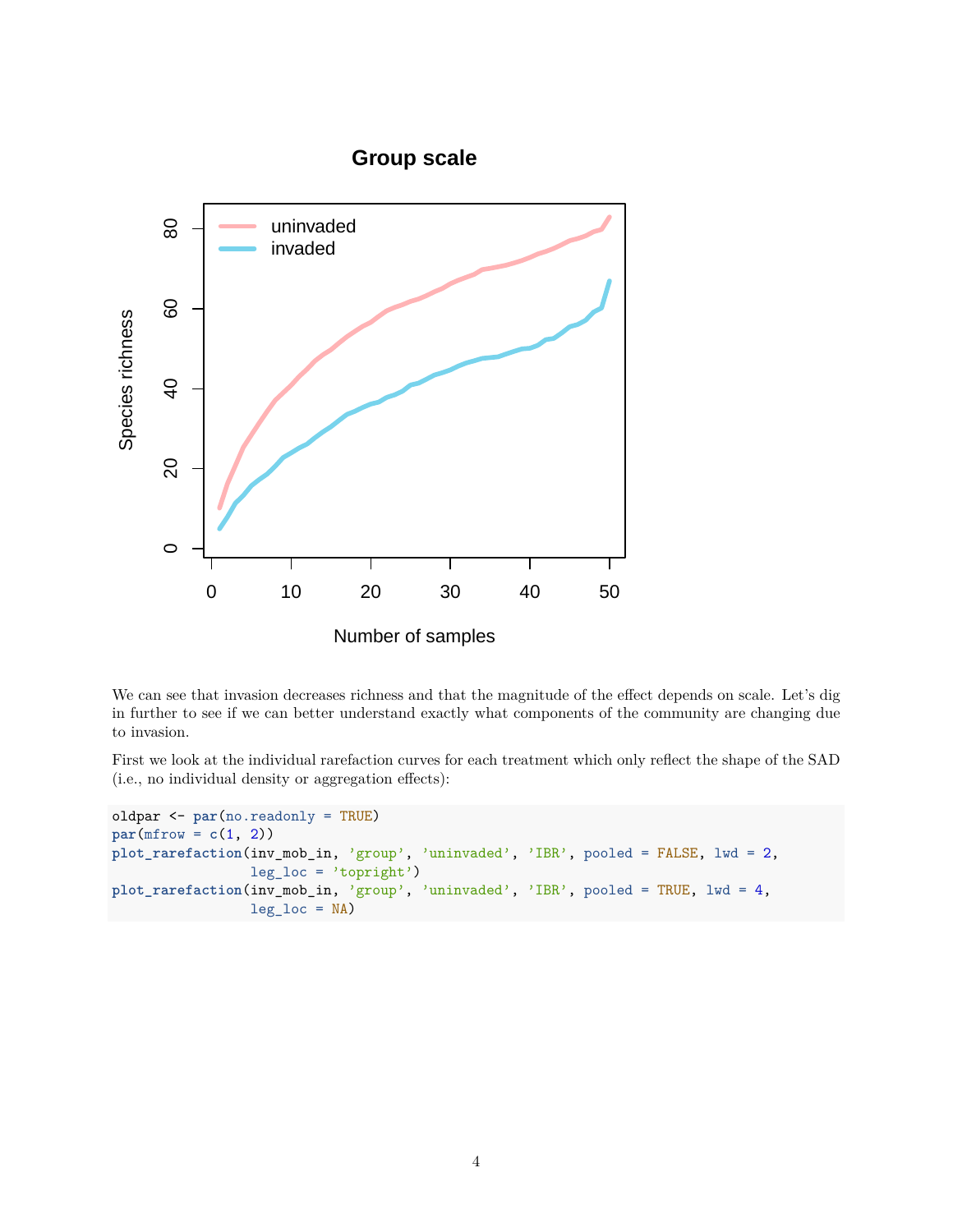

#### **par**(oldpar)

Visually you can see there are some big differences in total numbers individuals (i.e., how far on the x-axis the curves go). We can also see that for small numbers of individuals the invaded sites are actually more diverse! This is a bit surprising and it implies that the invaded sites have greater evenness. We can directly examine the species abundance distribution (SAD):

oldpar <- **par**(no.readonly = TRUE)  $par(mfrow = c(1, 2))$  $plot_abu(inv_mob_in, 'group', type = 'rad', pooled = FALSE, log = 'x')$  $plot_abu(inv_mob_in, 'group', type = 'rad', pooled = TRUE, log = 'x')$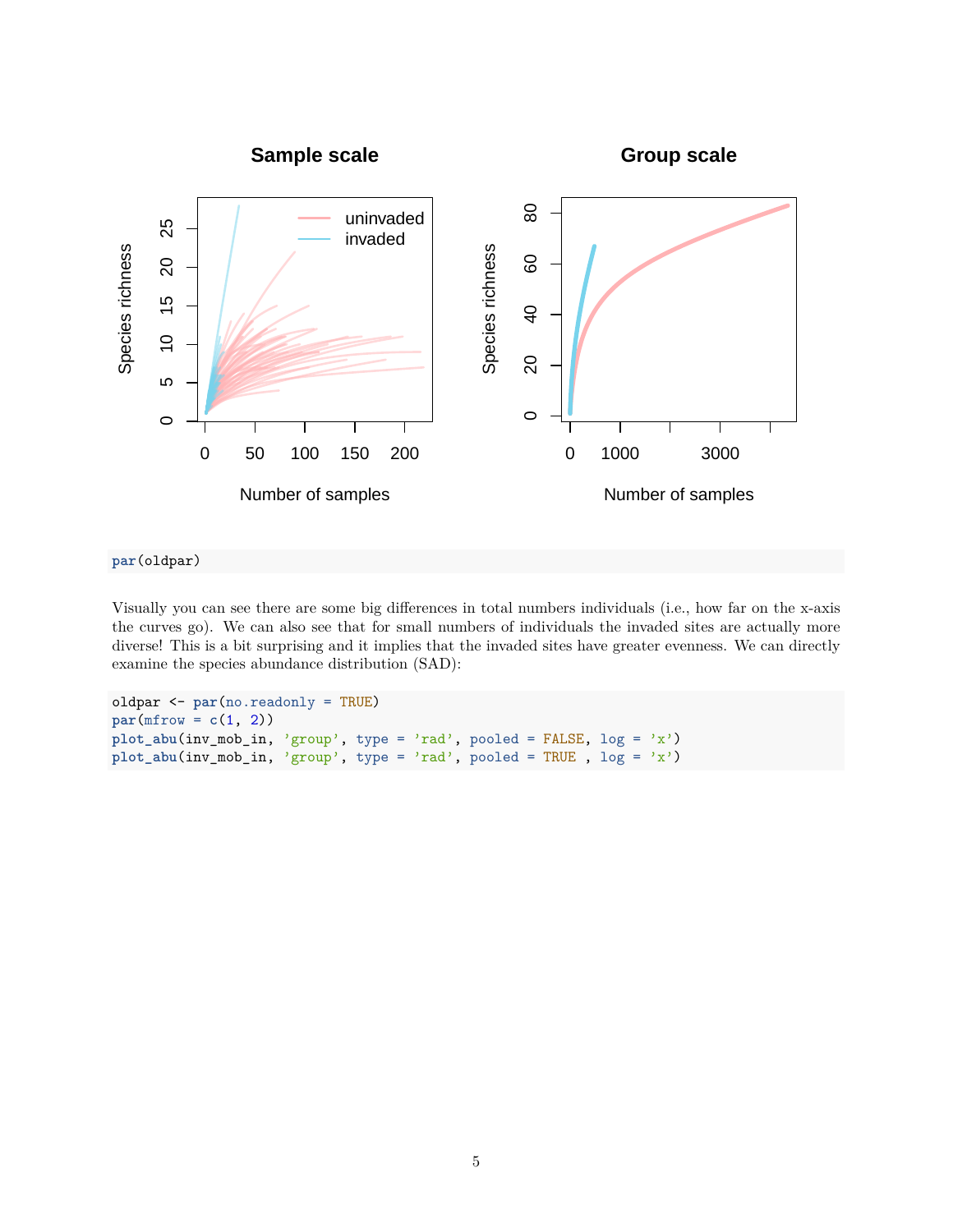

#### **par**(oldpar)

The SADs suggest that the invaded site has greater evenness in its common species (i.e., flatter left hand-side of rank curve).

## **Two-scale analysis**

There are a myriad of biodiversity indices. We have attempted to chose a subset of metrics that can all be derived from the individual rarefaction curve which capture the aspects of biodiversity we are most interested in, namely:

- 1. Numbers of individuals (i.e., density effects)
- 2. The distribution of rarity and commonness (i.e., the SAD)
- 3. The spatial patchiness or aggregation of conspecifics.

The metrics we have selected are:

- **N Number of individuals**
- **S Observed species richness**
- **S\_n Rarefied species richness (Hurlbert 1971)**
- **PIE Probability of Interspecific Encounter (Hurlbert 1971)**
- **S\_PIE Effective number of species based on PIE (Jost 2007)**

Each of these metrics can be computed for either the sample or group scale individual rarefaction curves as shown in the figure below: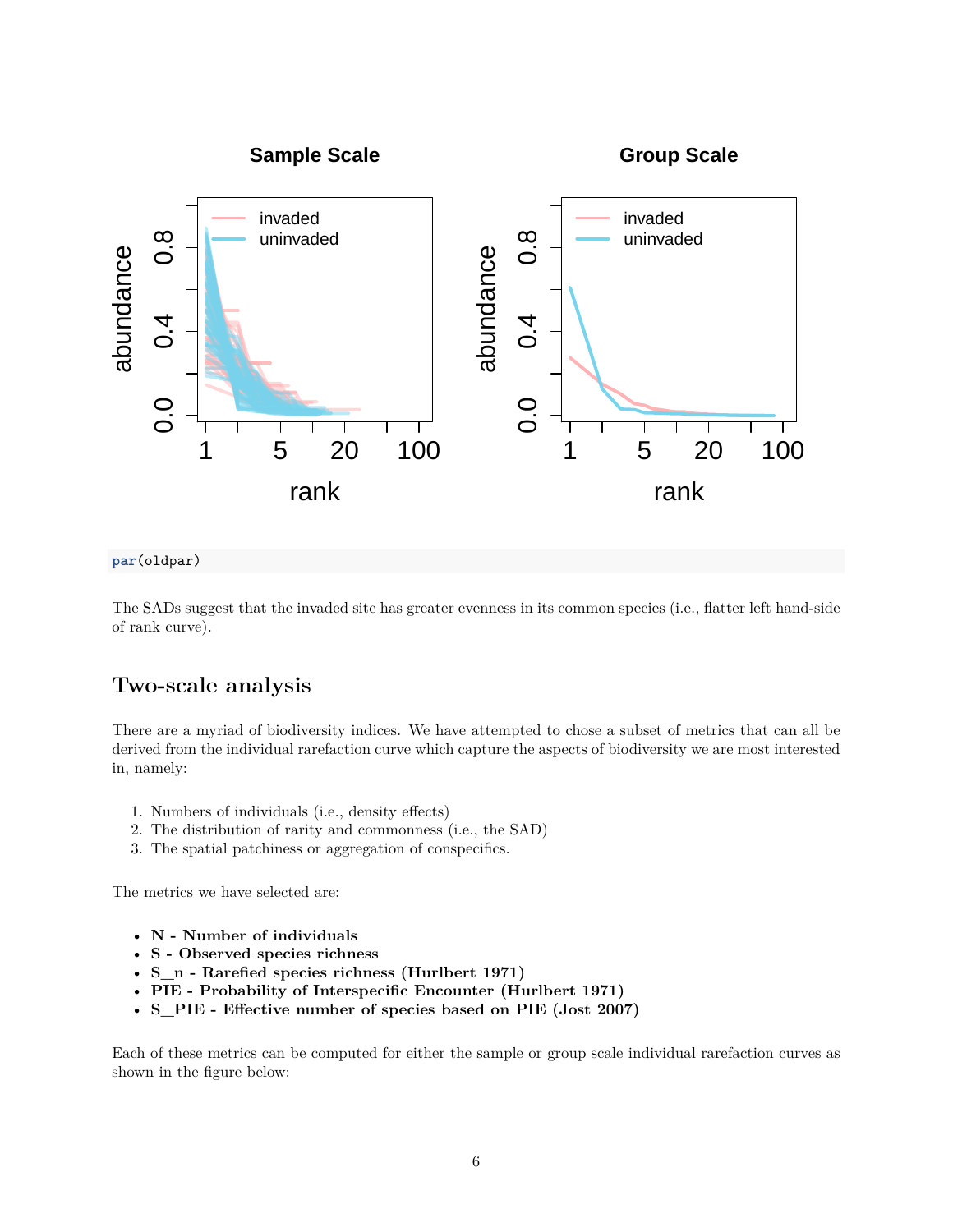

The ratio of a given biodiversity metric at the group and sample scales (i.e.,  $\beta_S = S_{group}/S_{sample}$  can provide simple measures of species turnover or *β*-diversity. Depending on which metric the *β*-diversity is derived from will determine what aspects of species turnover it is most sensitive too (McGlinn et al. 2018, Chase et al. 2018).

```
inv_stats <- get_mob_stats(inv_mob_in, group_var = "group", ref_level = 'uninvaded',
                           n_perm = 199)
```
We can examine the inv\_stats object

**names**(inv\_stats)

## [1] "samples\_stats" "groups\_stats" "samples\_tests" "groups\_tests"

There are also functions for plotting the indices at the sample and group levels. First let's examine species richness:

**plot**(inv\_stats, 'S')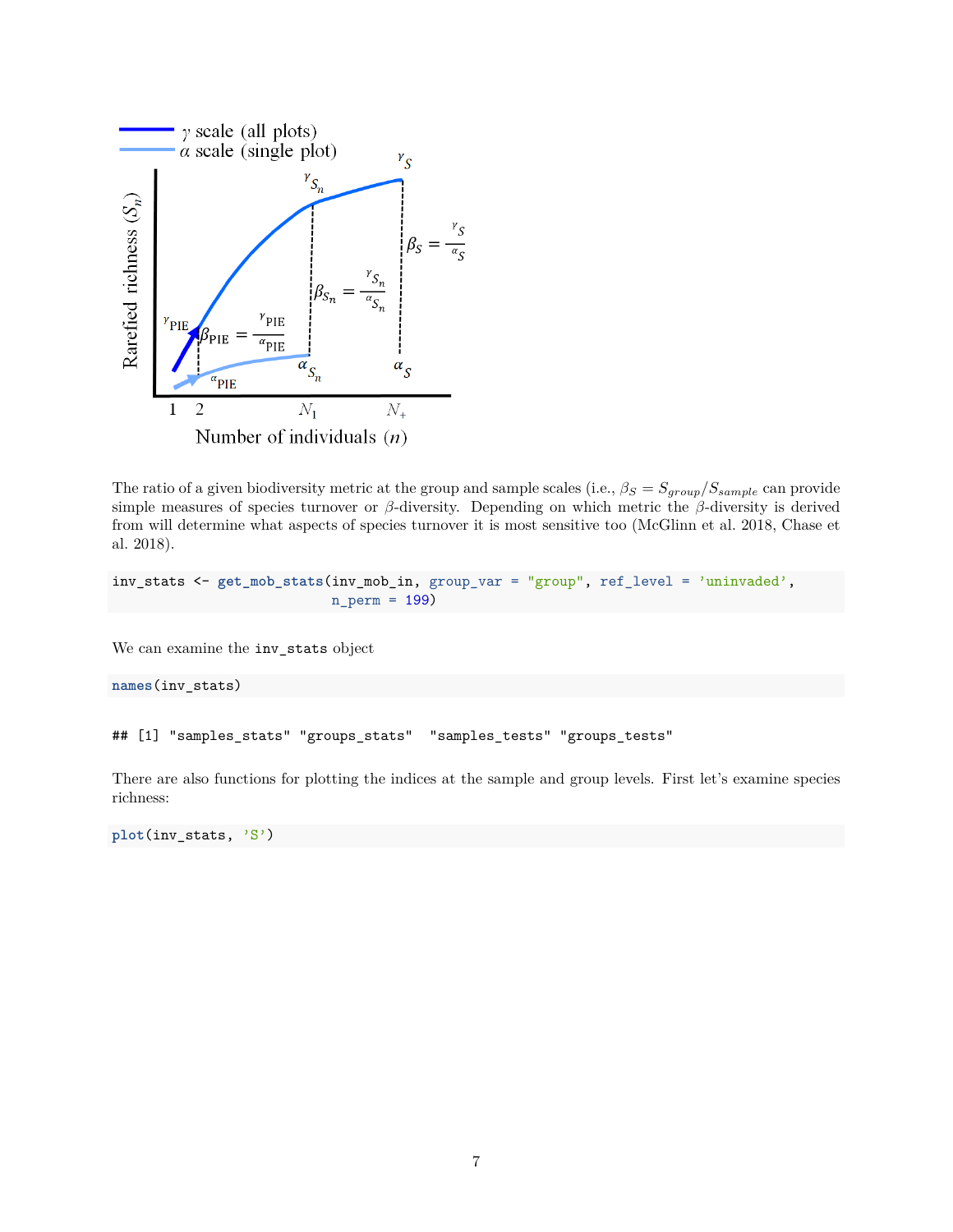

Invasion appears to decrease local sample diversity but not gamma diversity. Somewhat surprisingly it appears to increase *β*diversity.

One of the major effects we observed in the individual rarefaction curve was that the invaded sites appeared to have fewer individuals, let's examine the test of that:

**plot**(inv\_stats, 'N')



Clearly our intuition was correct there is a very strong negative effect of invasion on N. So it appears that the changes we observed in S may be due to the negative effect of invasion on N. Let's examine S\_n to test this: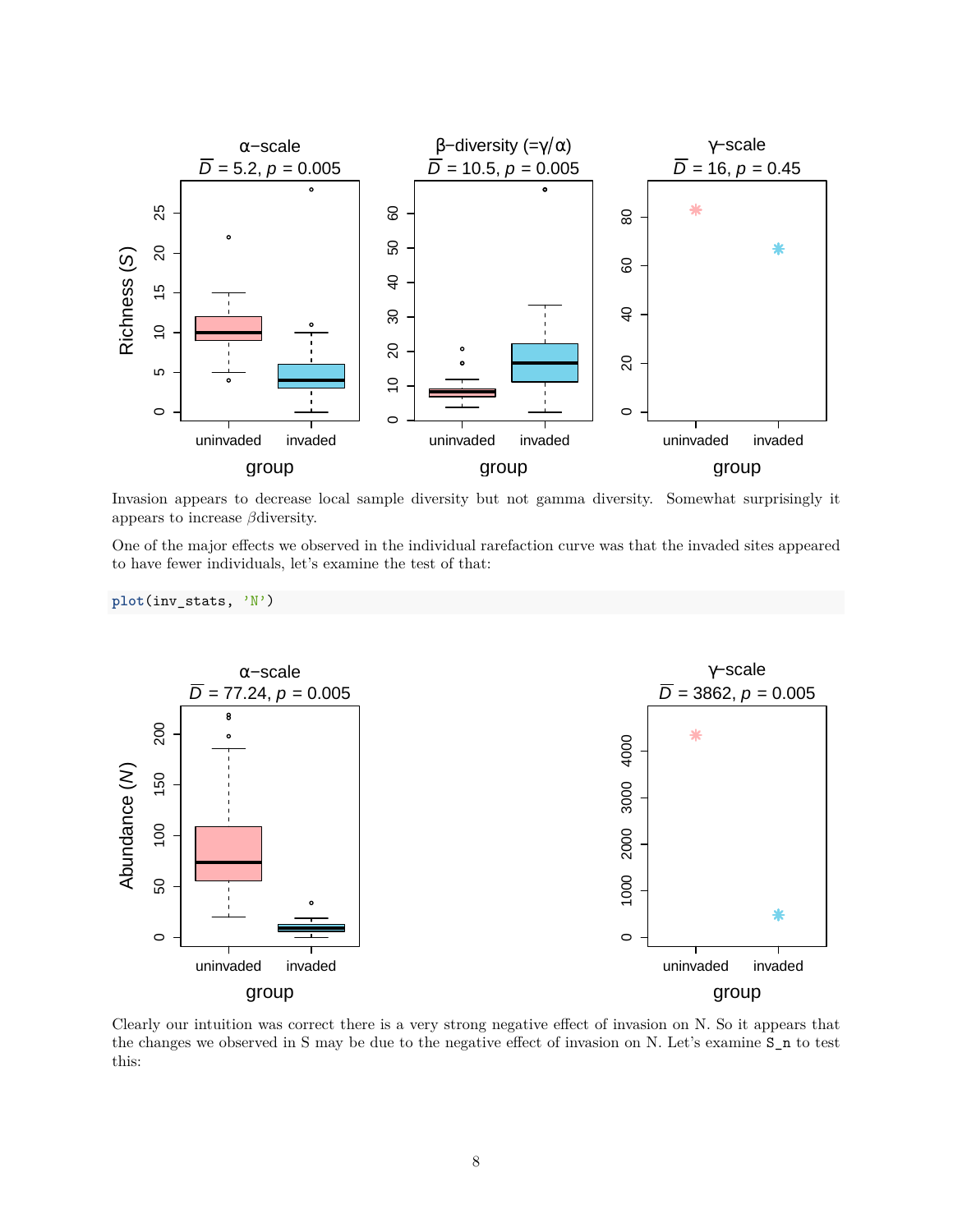



We can also plot  $f_0$  but for this dataset this metric does not show strong patterns so we'll stop here for now. If you want to plot all the biodiversity metrics at once you can simply use:

**plot**(inv\_stats)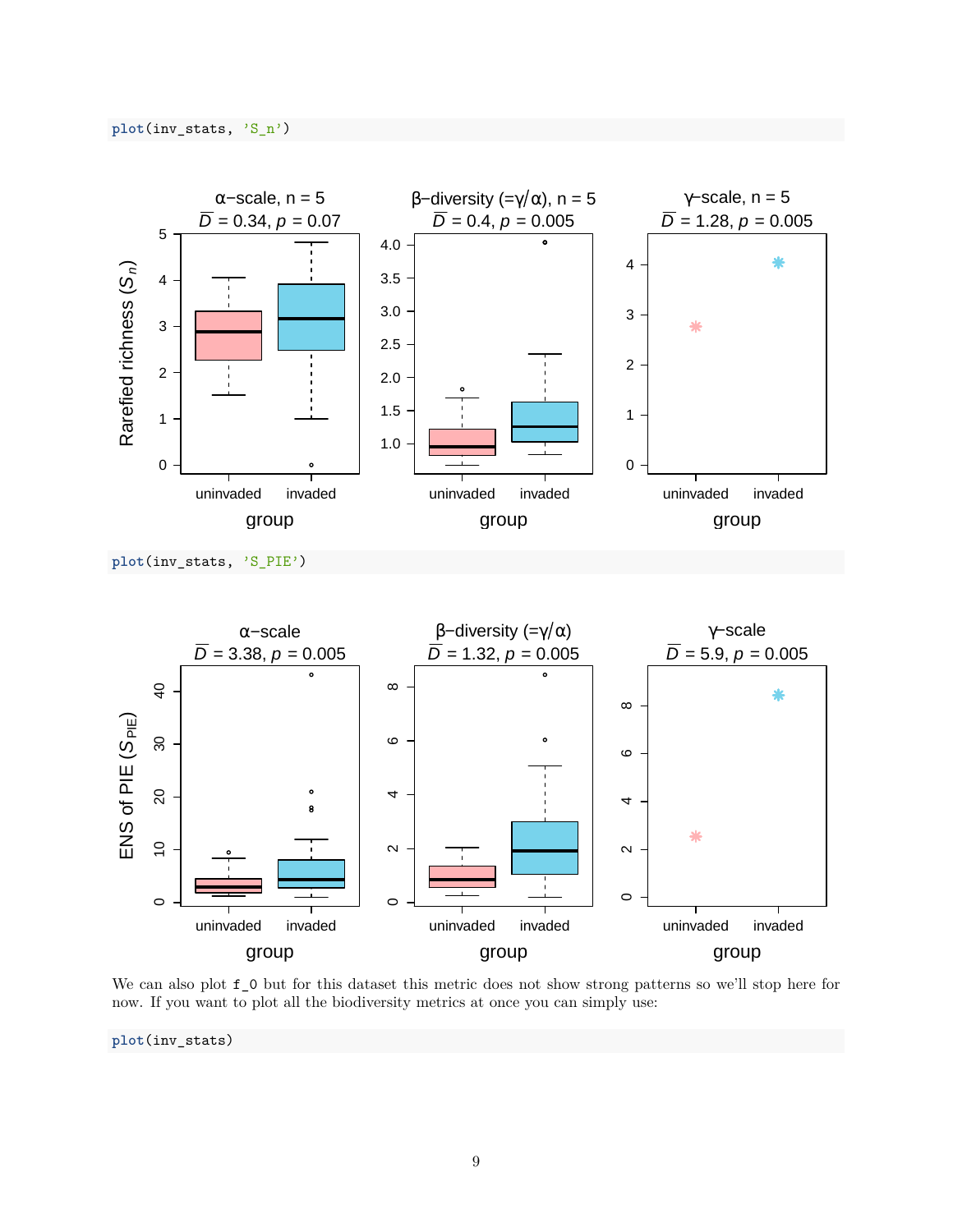# **Multi-scale analysis**

The continuous scale analysis using mobr aims at disentangling the consequences of three biodiversity components on observed changes in species richness

- 1. **Species abundance distribution (SAD)**
- 2. **Number of individuals (N)**
- 3. **Aggregation (clumping) of conspecific individuals**

To accomplish this we use three different rarefaction curves which each capture different aspects of community structure:

a) Spatial, sample-based rarefaction (sSBR) Accumulate plots by nearest neighbors





If we examine the difference between each of these curves in our two treatments we can learn how the treatment influences richness via its effects on different components of community structure.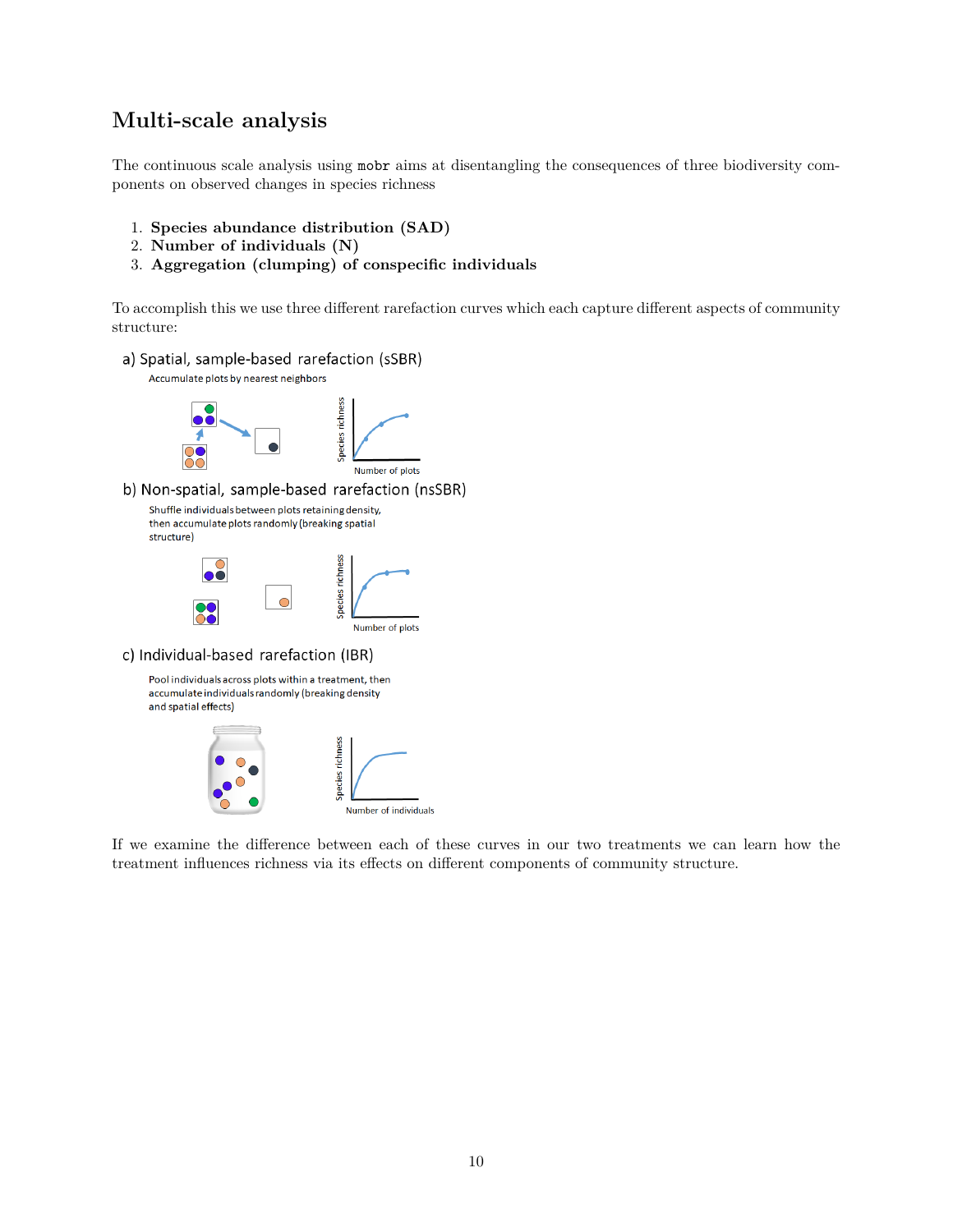

We can carry out this analysis in mobr using the function get\_delta\_stats. For the sake of speed we'll run the analysis with just 20 permutations but at least 200 are recommended for actual applications.

```
inv_deltaS = get_delta_stats(inv_mob_in, 'group', ref_level='uninvaded',
                             type='discrete', log_scale=TRUE, n_perm = 199)
```
The best way to examine the contents of this object is to plot it. First let's examine the three rarefaction curves:

**plot**(inv\_deltaS, stat = 'b1', scale\_by = 'indiv', display='S ~ effort')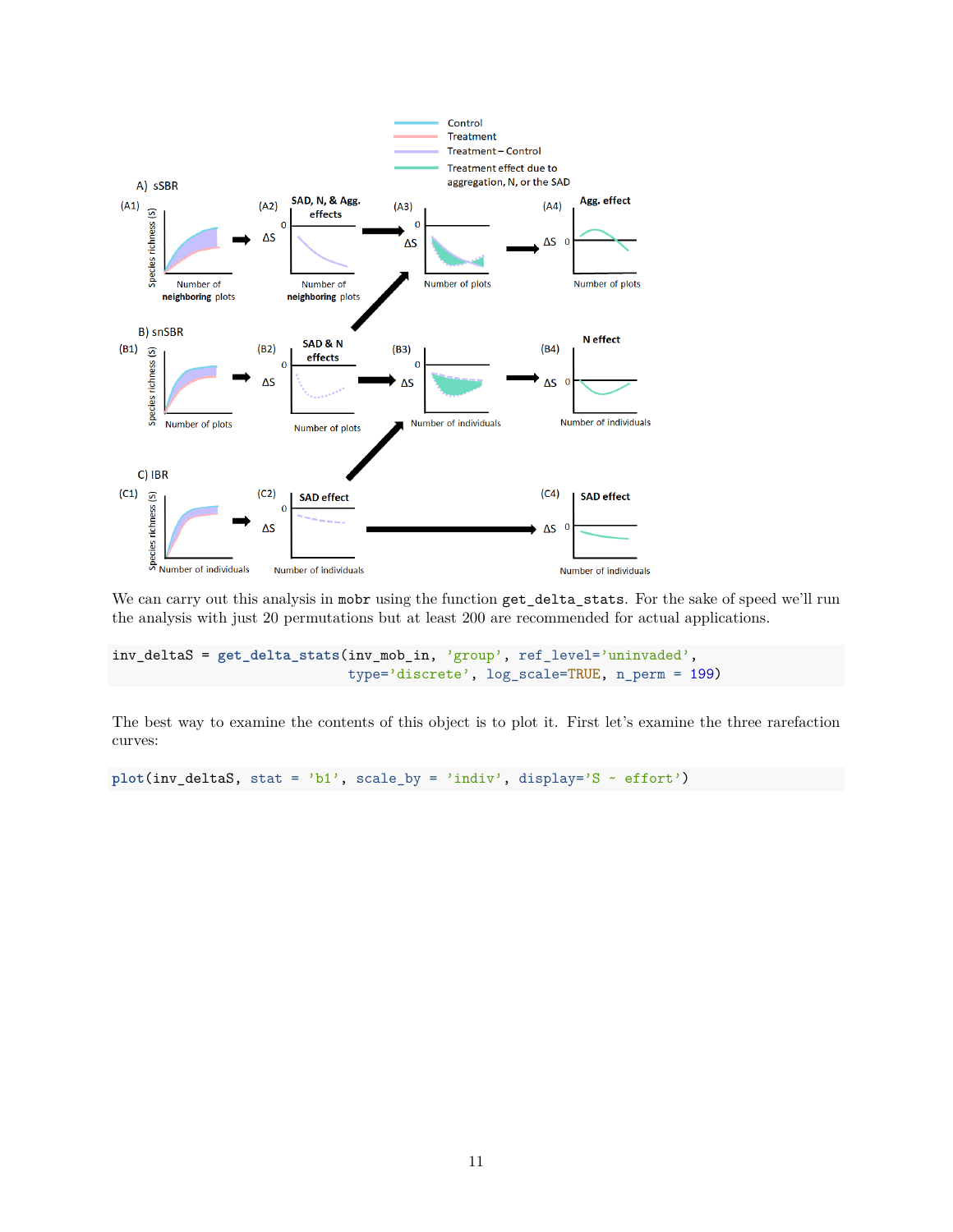

Now let's consider the effect sizes as a function of scale

**plot**(inv\_deltaS, stat = 'b1', scale\_by = 'indiv', display='stat ~ effort')



The grey polygons above represent the 95% quantile for the null models of no treatment effect.

#### **Herbaceous woodland plants response to fire**

Meyers et al. (2015) collected data on woody plants in the Missouri Ozarks. They collected 26 sites that had been recently burned and 26 sites that they considered unburned. We will reanalyze their data using the MoB framework.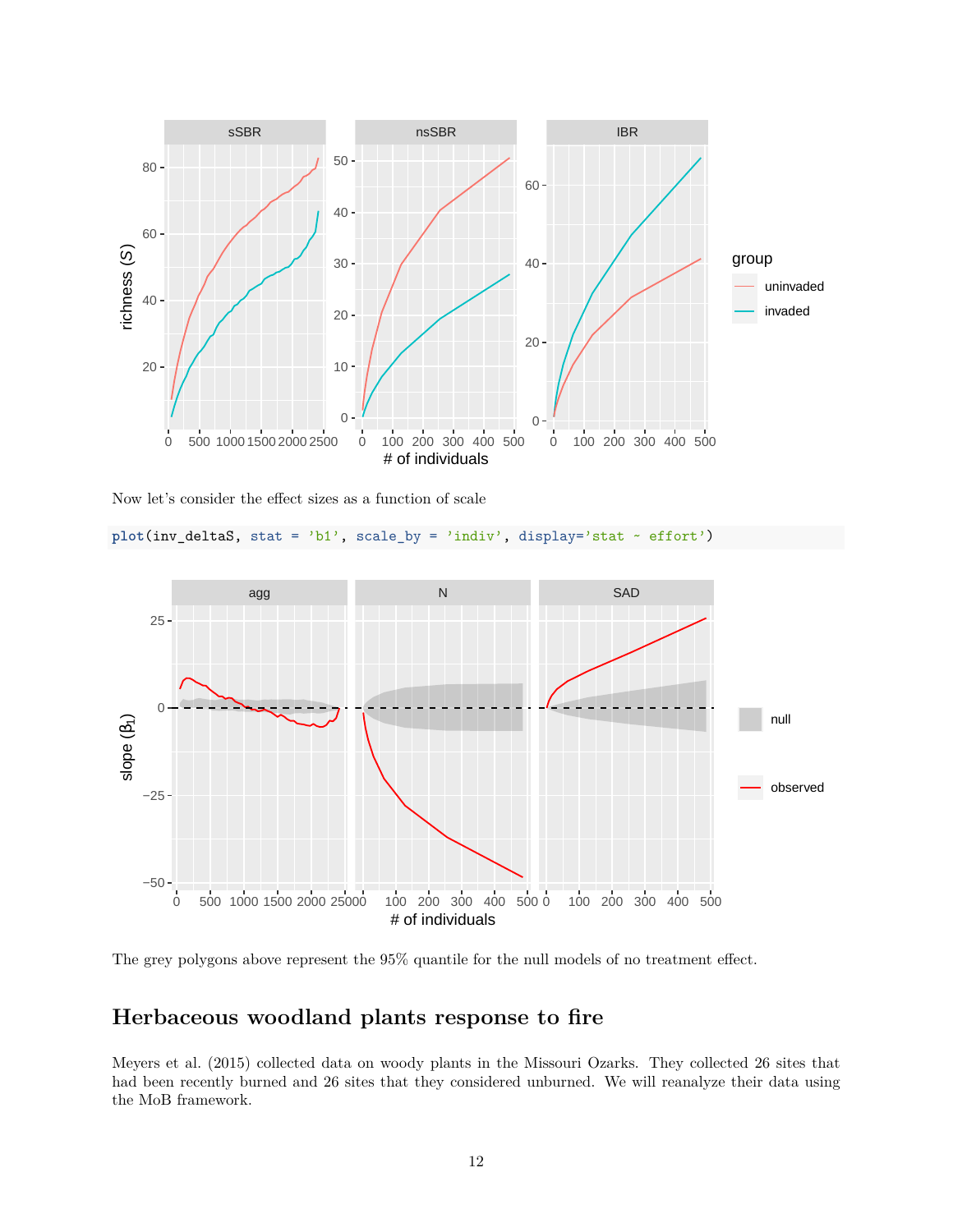```
# plant community in response to a prescribed fire treatment in a
# central US woodland
data(fire_comm)
data(fire_plot_attr)
fire_mob_in = make_mob_in(fire_comm, fire_plot_attr,
                          coord\_names = c('x', 'y'))
```
Now that the data is loaded and we have created a mob\_in object we can begin visualizing the patterns in the dataset. It is always important to graph any dataset before attempting to analyze its patterns. We will start our exploration with the sSBR.

**plot\_rarefaction**(fire\_mob\_in, 'group', ref\_level = 'unburned', 'IBR')



**Group scale**

**plot\_rarefaction**(fire\_mob\_in, 'group', ref\_level = 'unburned', 'sSBR')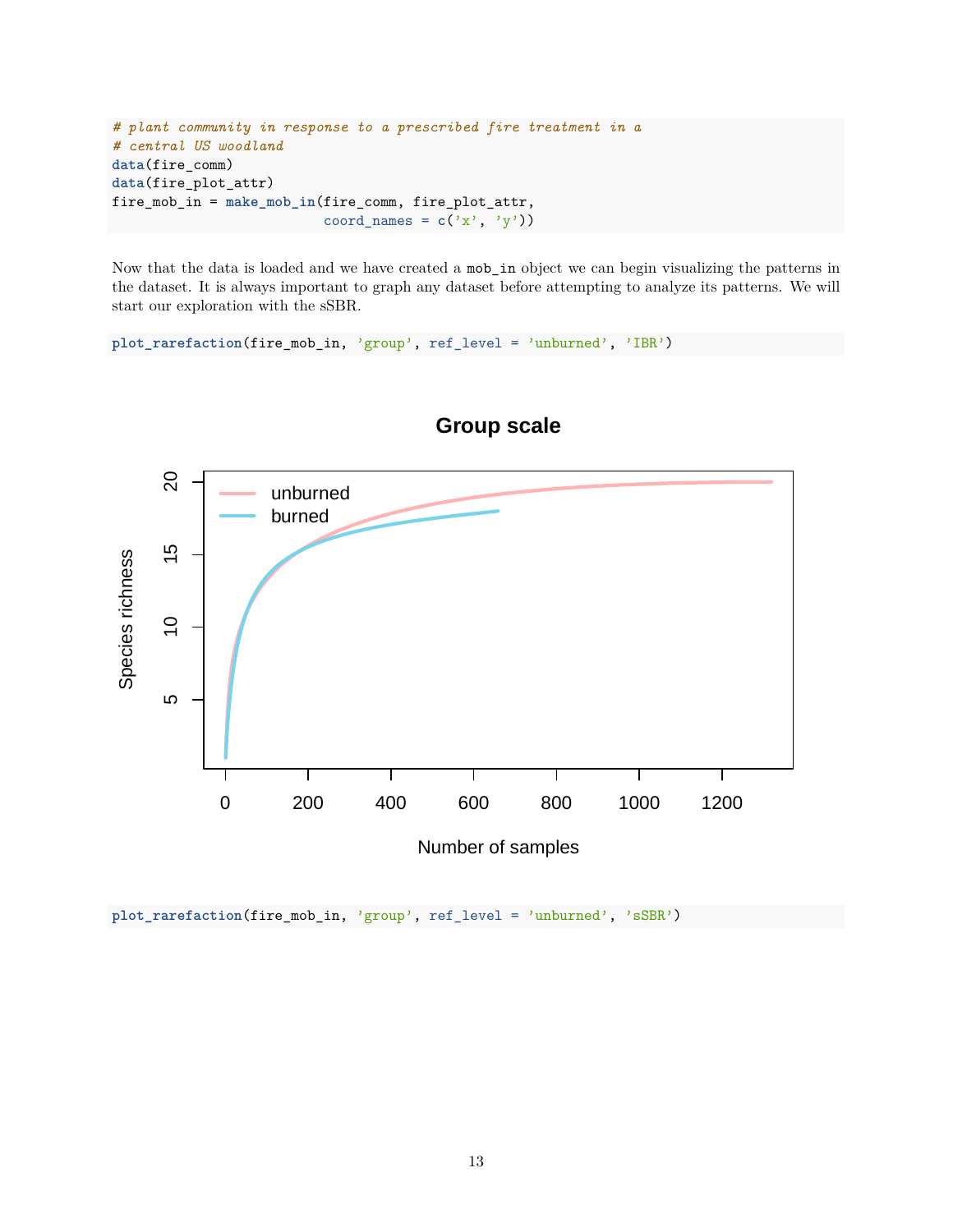

The sSBR indicates that the unburned site has higher species richness across all scales and it appears that the two sites differ in the rate of diversity accumulation at certain scales. Let's examine the species-abundance distributions to see if they may have shifted and may be partially responsible for this observed shift in S.

```
oldpar <- par(no.readonly = TRUE)
par(mfrow = c(1, 2))plot_abu(fire_mob_in, 'group', ref_level = 'unburned', 'rad', leg_loc = 'topright',)
plot_abu(fire_mob_in, 'group', ref_level = 'unburned', 'sad', leg_loc = NA)
```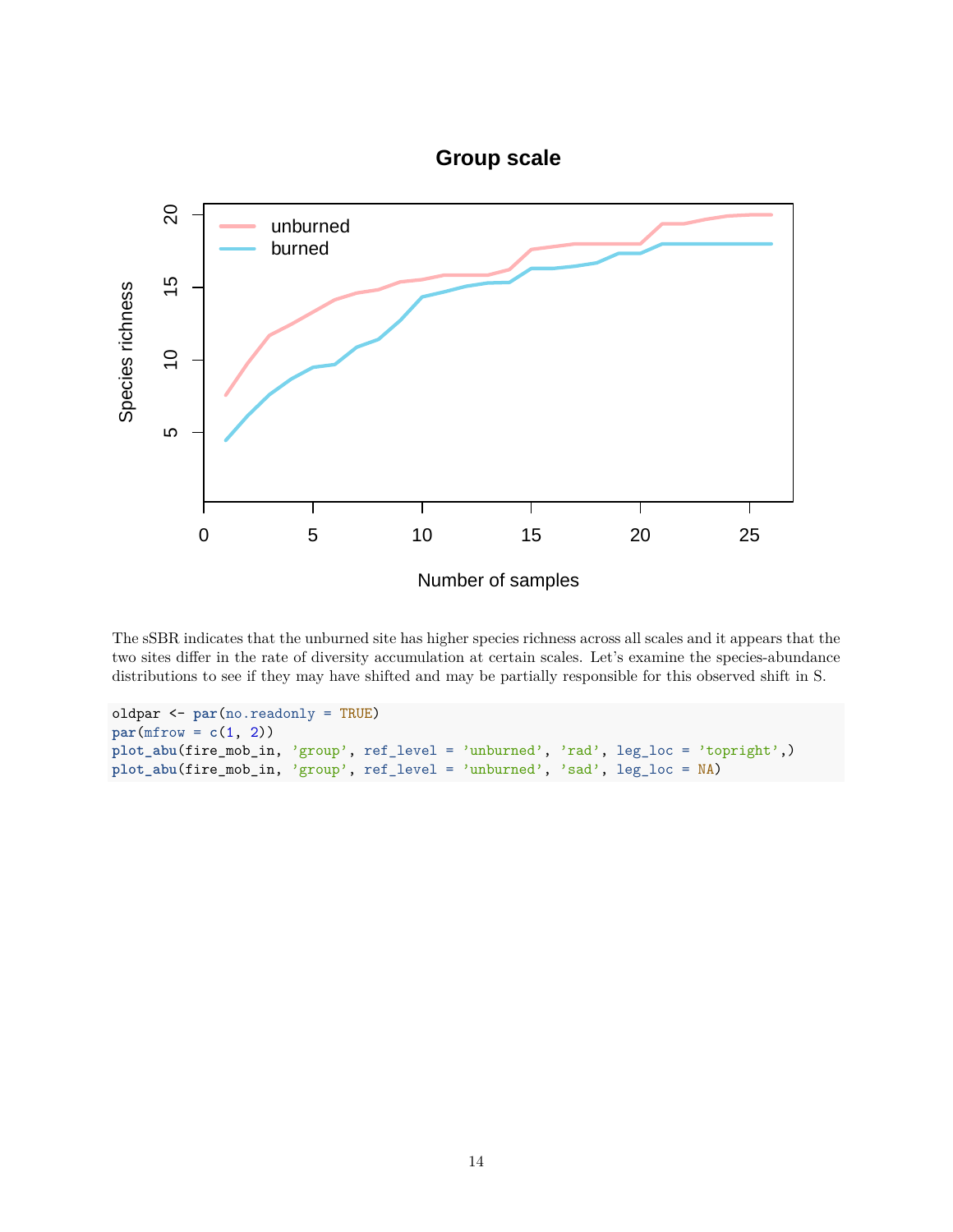

#### **par**(oldpar)

Above we plot the SAD in two different ways. The plot on the left is the standard rank curve and the plot on the right is the cumulative curve which McGill (2011) advocates for using. The cumulative curve makes it particularly clear that the shape (i.e., evenness) between the treatments is really similar, but in the rank curve it does appear that the burned site does some sites that are highly dominated by a single species.

Let's use the two-scale analysis to continue this exploration of the data and to test some hypotheses regarding which components are driving this decrease in S in the burned sites.

fire\_stats = **get\_mob\_stats**(fire\_mob\_in, 'group', ref\_level = 'unburned')

**plot**(fire\_stats)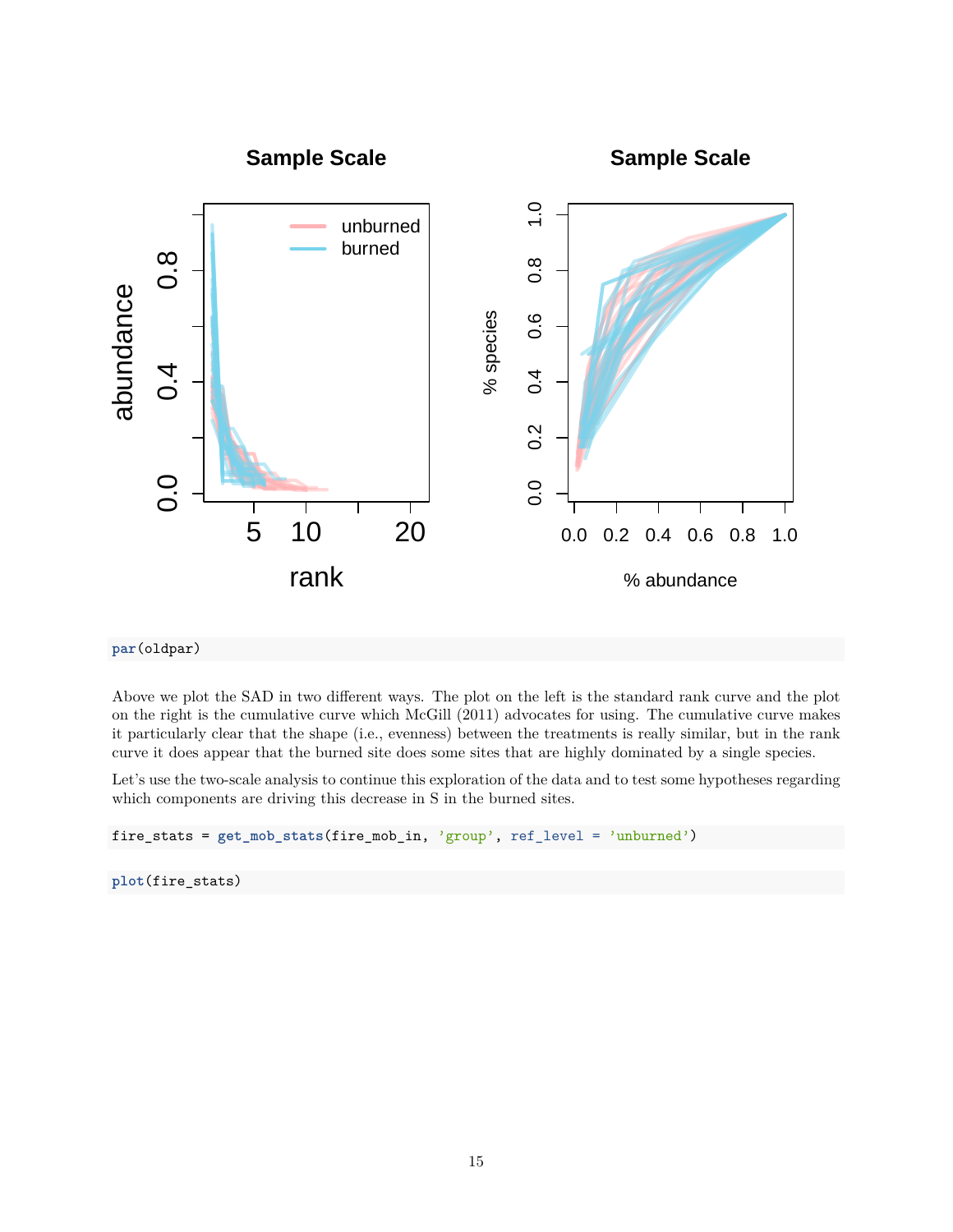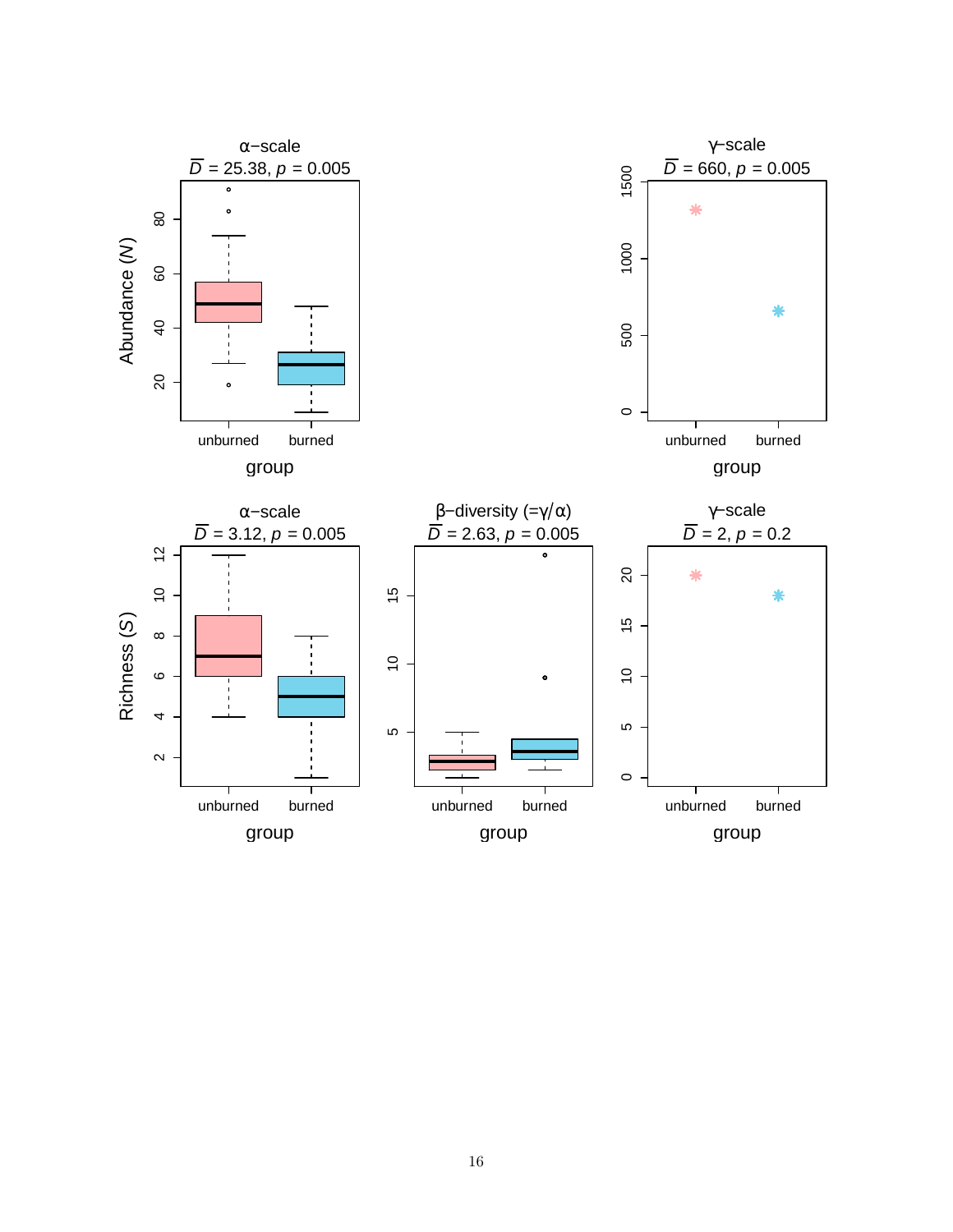

It is clear that the fire decreased abundance of woody plants - that is likely not a surprise. The question remains if this drove the decreases in *S* we observed in the sSBR and which are obvious in the second set of panels on *S*. It is worth noting that that the decrease in *S* is only significant at the  $\alpha$ -scale, and that fire actually increases *β*-diversity. When we examine the pattern of *Sn* we see that the effect size is half of what it was for *S* at the  $\alpha$ -scale. indicating that the decrease in *N* is helping to decrease *S*. Also the significant increase in  $\beta_S$  is not as strong in  $\beta_{Sn}$  which indicates: 1) that the burned sites have higher turnover in part because they have fewer individuals, and 2) that there is a detectable increase in intra-specific aggregation in the burned sites because  $\beta_{Sn}$  is still higher in the burned site. *SPIE* indicates that their is a shift towards higher evenness in the unburned sites that is stronger at the *γ*-scale. So from the two-scale analysis we can conclude that fire: 1) decreases *N* which decreases *S*, 2) increases aggregation, and 3) decreases evenness.

Let's now look at the multi-scale analysis to examine the scale-dependence and relative strength of these effects. Note here we set the argument log\_scale to TRUE because there is a large number of individuals and it is not necessary to compute the differences between the curves at all possible scales.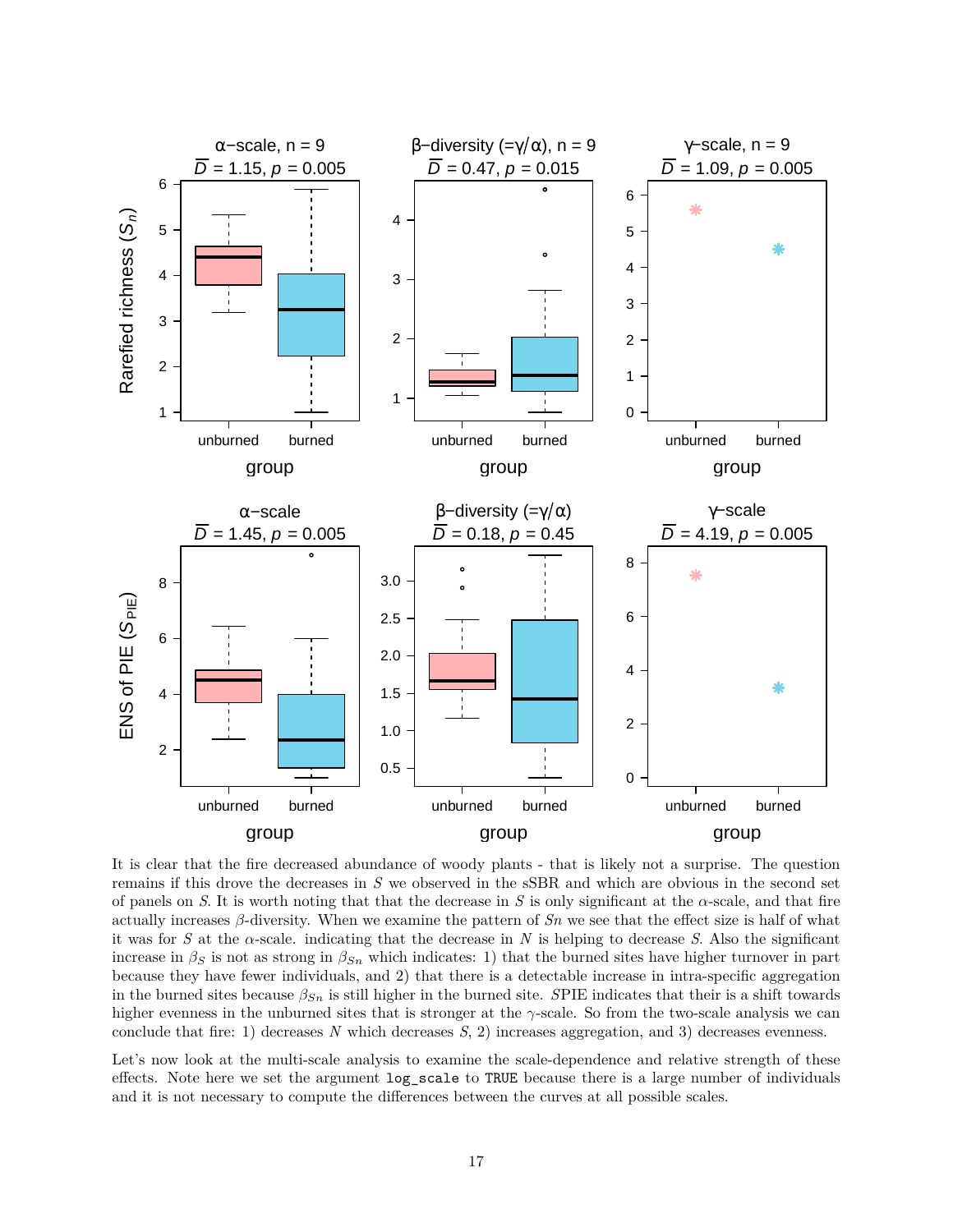```
fire_deltaS = get_delta_stats(fire_mob_in, 'group', ref_level = 'unburned',
                              type = 'discrete', log-scale = TRUE, n-perm = 199,overall_p = TRUE)
```
This time we'll examine the full suite of graphics for the multimetric analysis.

```
plot(fire_deltaS, stat = 'b1', scale_by = 'indiv')
```

```
## Effect size shown at the following efforts: 2, 4, 8, 16, 32, 64, 128, 256, 512
```


These confirm our expectations based on the two-scale analysis. The IBR indicates the increase in evenness in the unburned site particularly at coarse scales, the nsSBR illustrates that the N-effect is fairly strong, and the sSBR shows that their are some effects of aggregation. The delta effect curves can show this more clearly. These plots illustrate that: 1. None of these individual effects are of a really large magnitude ((∆*S* is never more or less than 2 species). 2. The *N*-effect is the largest driver of decreases in *S*. 3. The increased aggregation in the burned sites is only really relevant at fine spatial scales. 4. Although evenness is lower in the burned sites it is only outside of the acceptance intervals at the finest spatial scales.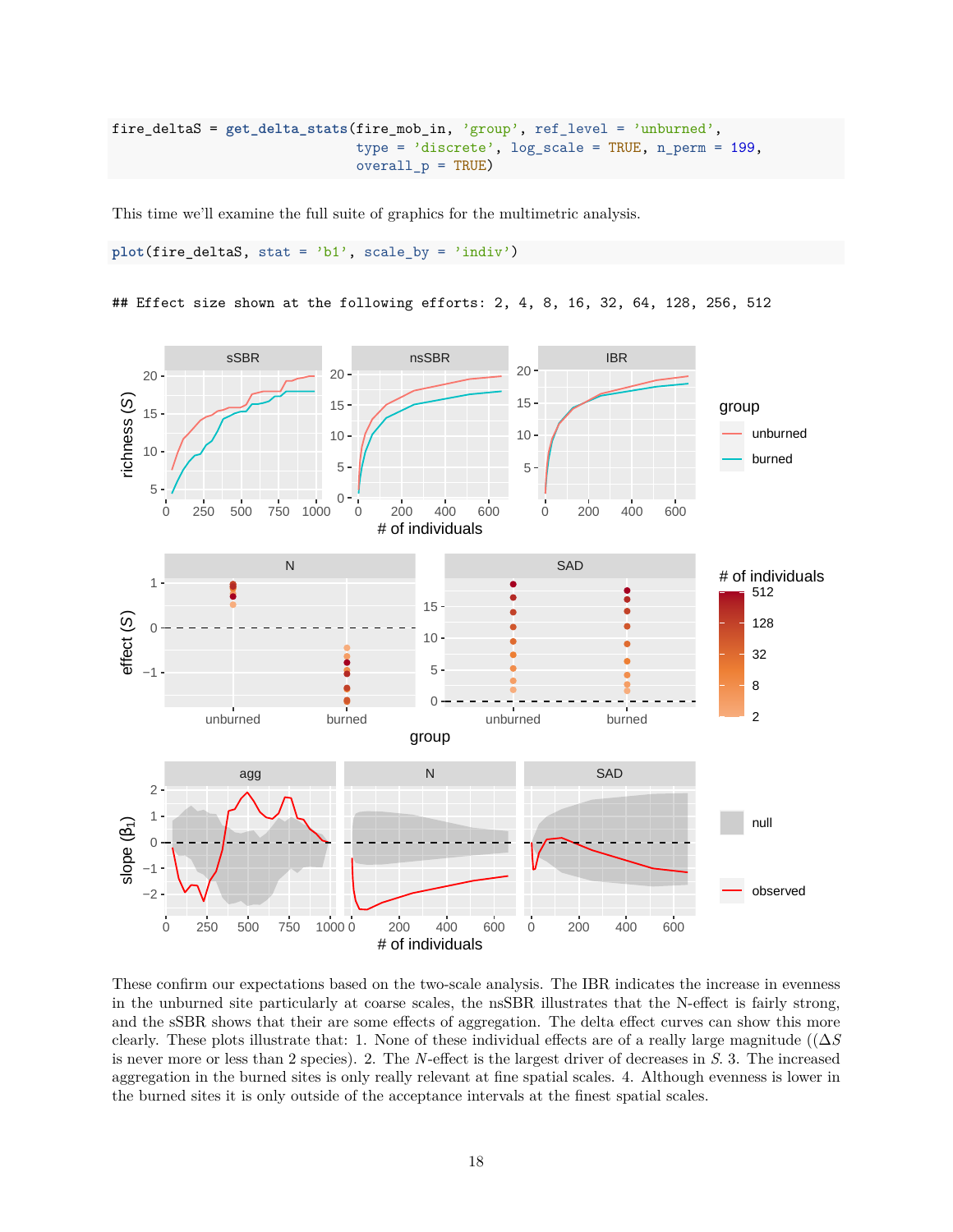## **Enrichment effect on aquatic experimental cattle tank communities**

Here we reanalyze data from Chase (2010) in which freshwater aquatic communities of macroinvertebrates and juvenile amphibians in artificial pools (i.e., cattle tanks) were enriched with phosphorus or not.

```
data(tank_comm)
data(tank_plot_attr)
tank_mob_in = make_mob_in(tank_comm, tank_plot_attr,
                          coord_names = c('x', 'y'))
```

```
## Warning in make_mob_in(tank_comm, tank_plot_attr, coord_names = c("x", "y")): Row names of community
## which may indicate different identities or orderings of samples
```
The data is loaded let's examine the sSBR.

**plot\_rarefaction**(tank\_mob\_in, 'group', ref\_level = 'low', 'sSBR')



## **Group scale**

Clearly enrichment had a big effect on species richness as it is larger in the "high" productivity (i.e., enriched) community compared to the "low" community at all scales. It is rare to see such a strong asymptote on a rarefaction curve but it does appear that no new species were being encountered in the low community.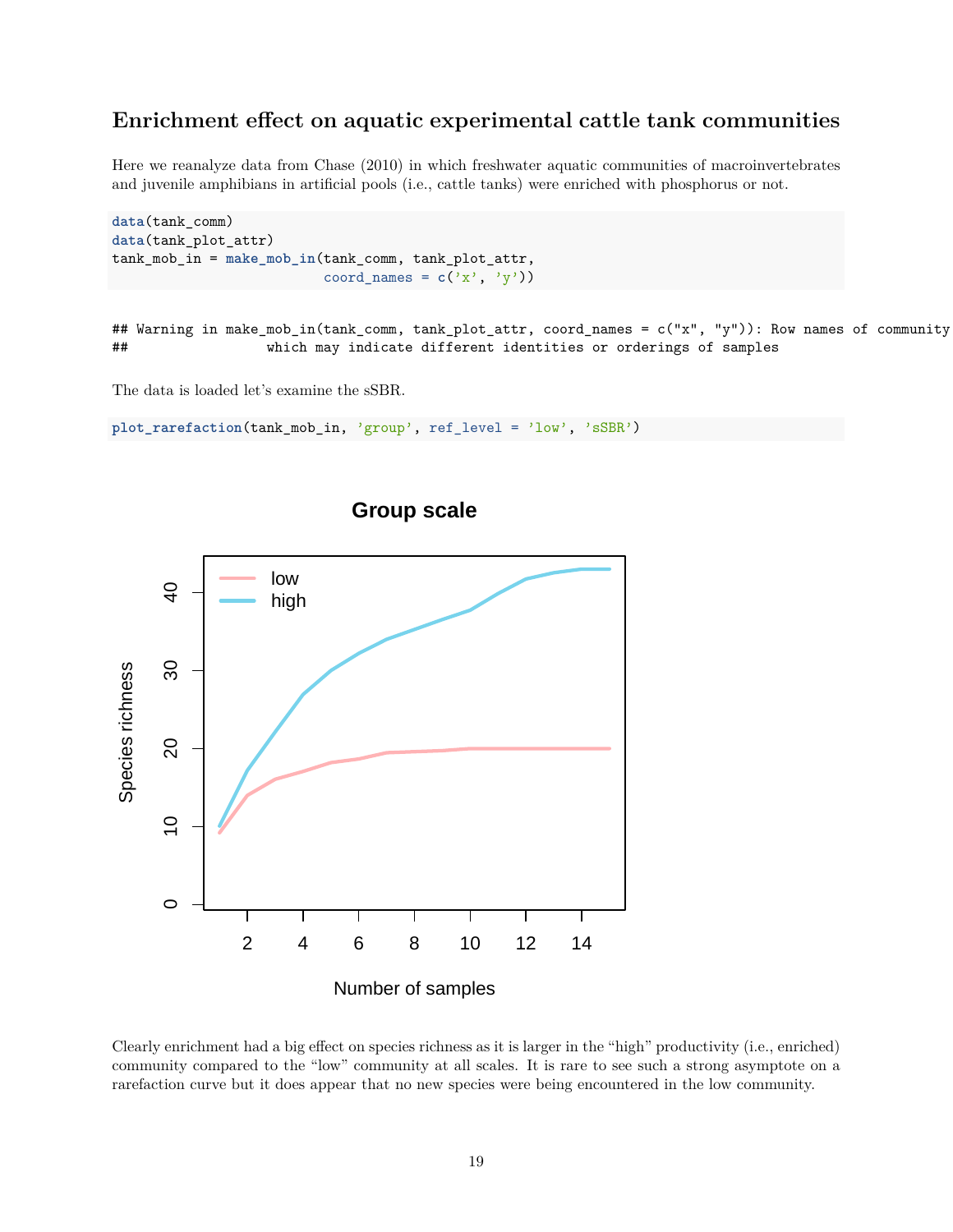```
oldpar <- par(no.readonly = TRUE)
par(mfrow = c(1, 2))
plot_abu(tank_mob_in, 'group', ref_level = 'low', 'rad')
plot_abu(tank_mob_in, 'group', ref_level = 'low', 'sad', leg_loc = NA)
```


#### **par**(oldpar)

The SAD plots indicate only a modest shift in the evenness component of the SAD although clearly from the sSBR we know that the size of the species pool is larger in the high community.

```
tank_stats = get_mob_stats(tank_mob_in, 'group', ref_level = 'low')
```
**plot**(tank\_stats)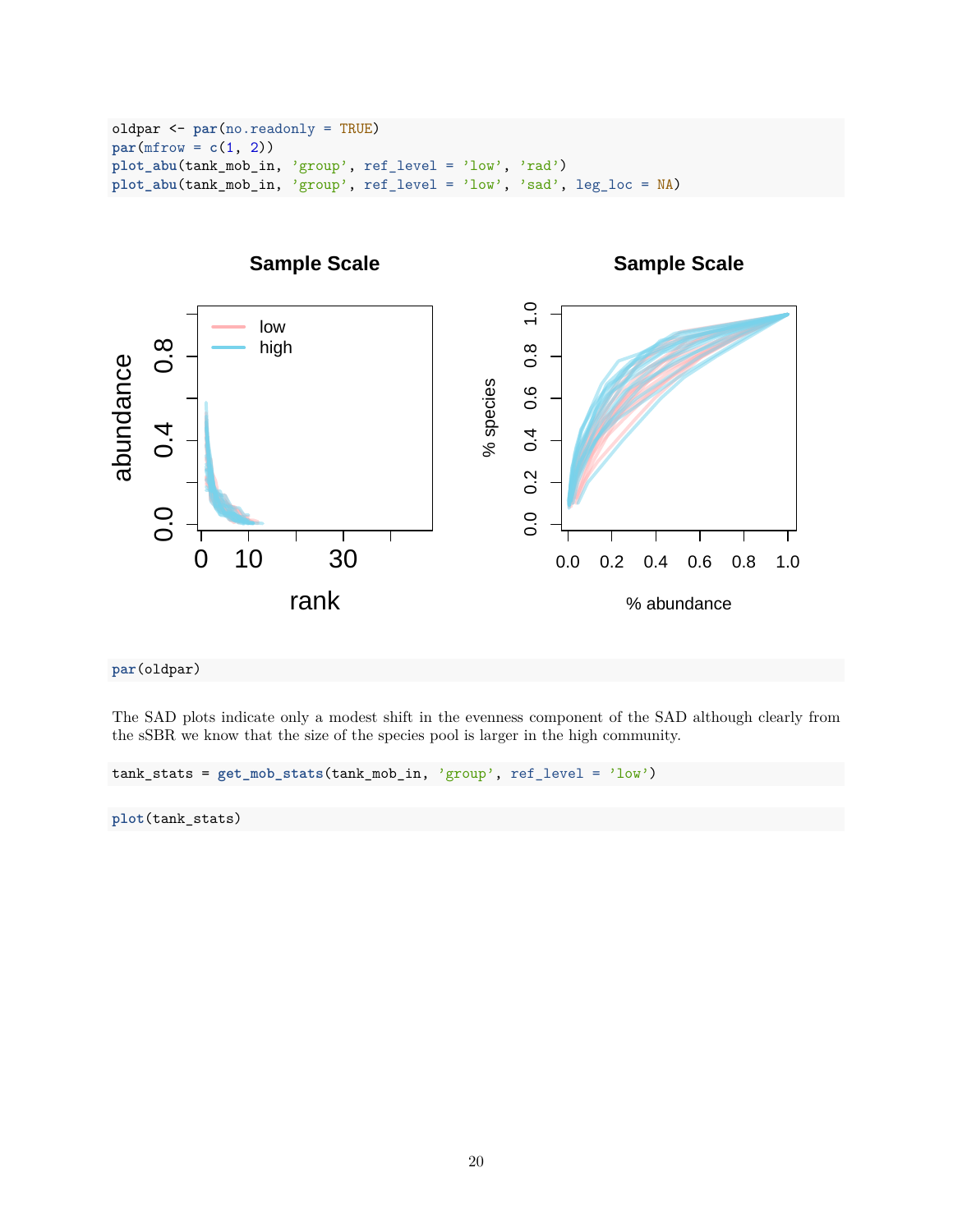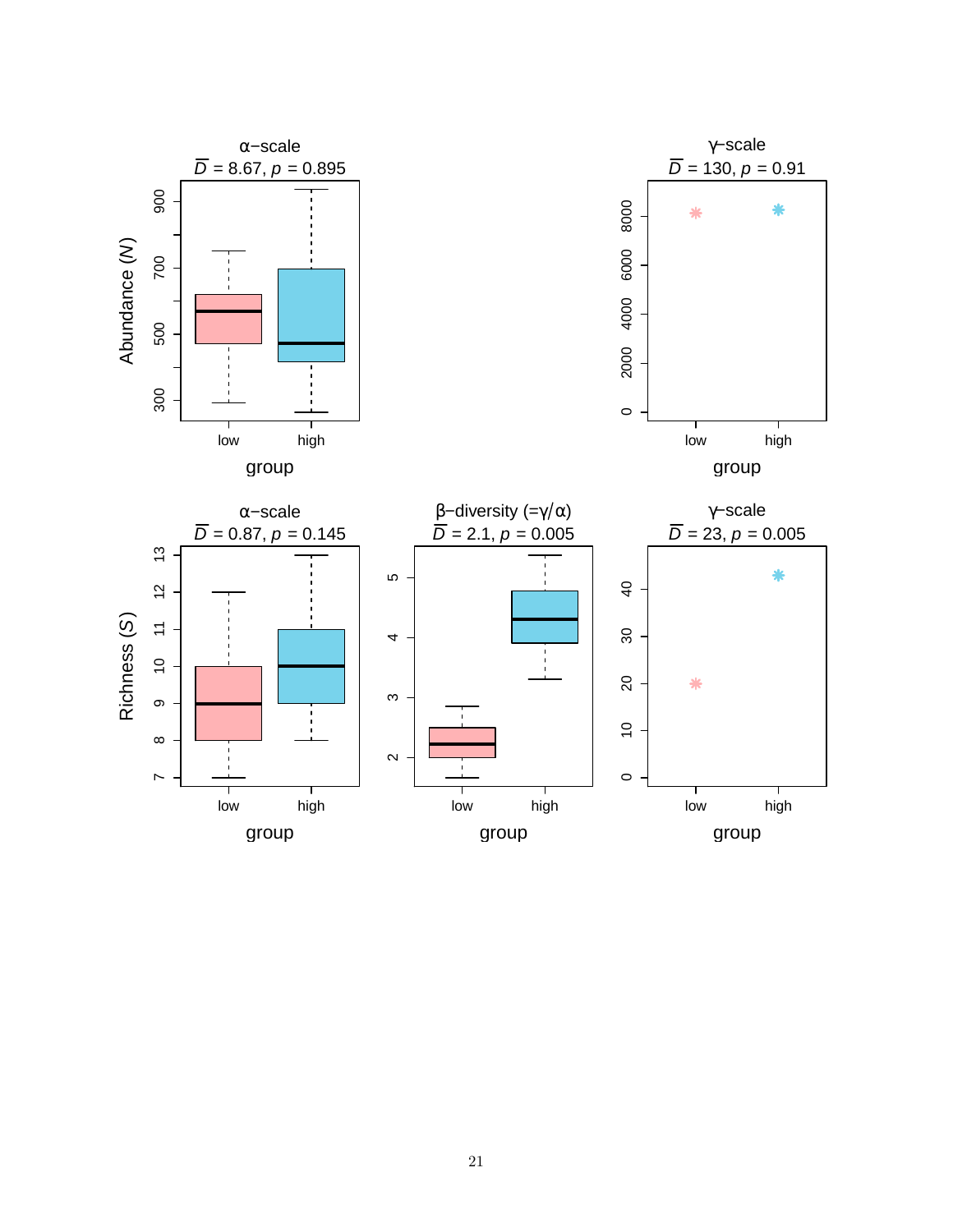

The two-scale analysis indicates that enrichment does not affect *N* but that it does increase *S* but only at the coarse scale. The higher productivity sites had higher  $\beta_S$  indicating that species turnover was higher due to enrichment. The analysis of *Sn* indicated that this increase in turnover was due in part to an increase in spatial aggregation in the enriched tanks. *S*PIE indicated that the pattern of evenness particularly in common species was not changed by enrichment (as we observed in the plots of the SADs).

```
tank_deltaS = get_delta_stats(tank_mob_in, 'group', ref_level = 'low',
                              inds = 10, log_scale = TRUE, type = 'discrete',
                              n_perm=199)
```
**plot**(tank\_deltaS, stat = 'b1')

## Effect size shown at the following efforts: 2, 4, 8, 15, 15, 49, 180, 180, 662, 662, 2427, 2427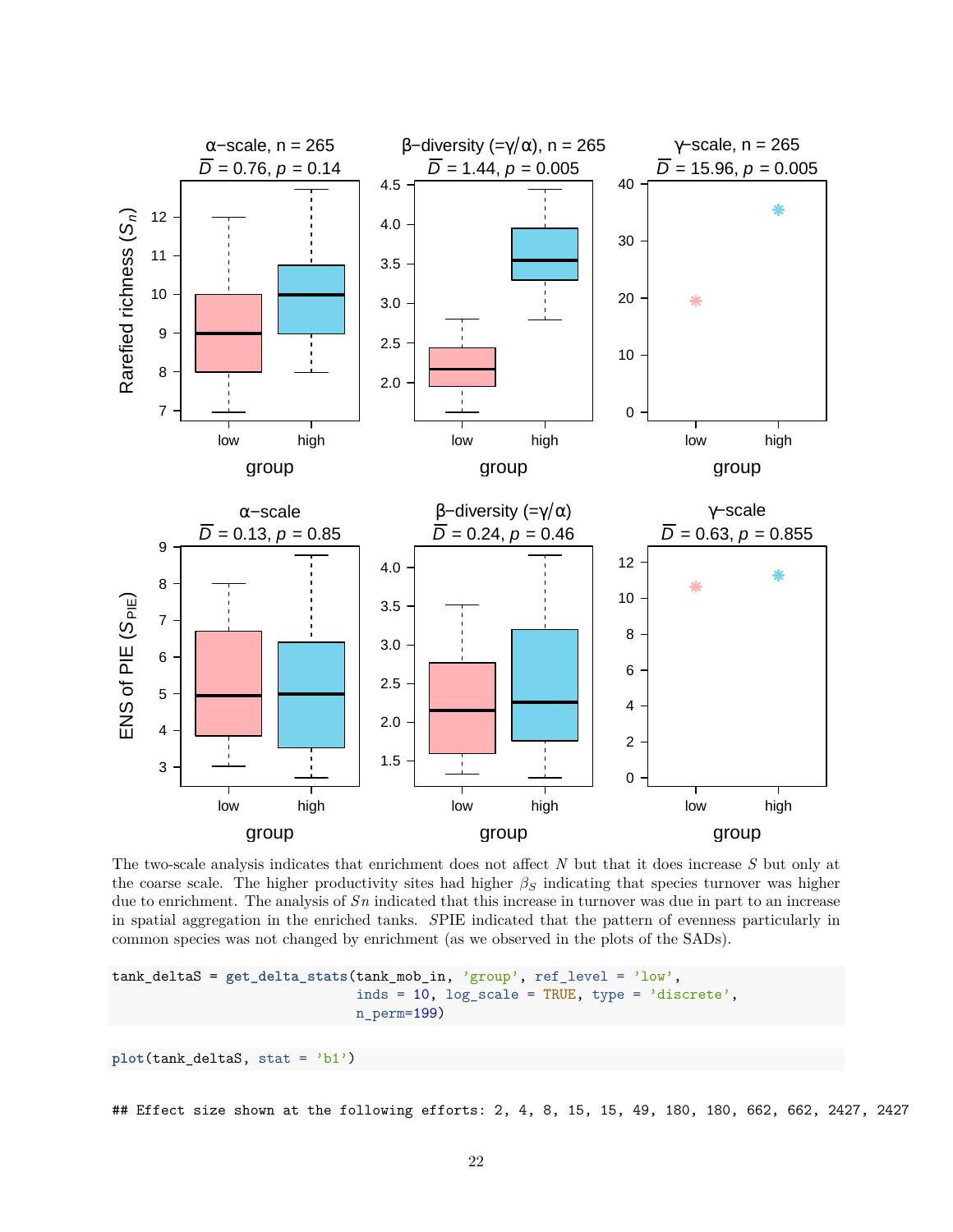

The delta S plot indicates that enrichment increased intra-specific aggregation which resulted in decreased S, did not influence S via N, and did increase the size of the species pool which our framework identifies as an SAD effect. We know from our other analyses that this was not due to large changes in evenness.

This example is particularly interesting because: 1) there is absolutely no density effect, 2) the aggregation effects and SAD effects cancel each other out so strongly that a standard analysis of plot *S* indicates no change due to enrichment when obviously there are large changes to the community influencing richness.

# **References**

Chase, J. M. (2010). Stochastic community assembly causes higher biodiversity in more productive environments. Science, 328: 1388-1391.

Chiu, C.-H., Wang, Y.-T., Walther, B.A. & Chao, A. (2014). An improved nonparametric lower bound of species richness via a modified good-turing frequency formula. Biometrics, 70, 671-682.

Gotelli, N.J. & Colwell, R.K. (2001). Quantifying biodiversity: procedures and pitfalls in the measurement and comparison of species richness. Ecology letters, 4, 379–391

Hurlbert, S.H. (1971). The Nonconcept of Species Diversity: A Critique and Alternative Parameters. Ecology, 52, 577–586